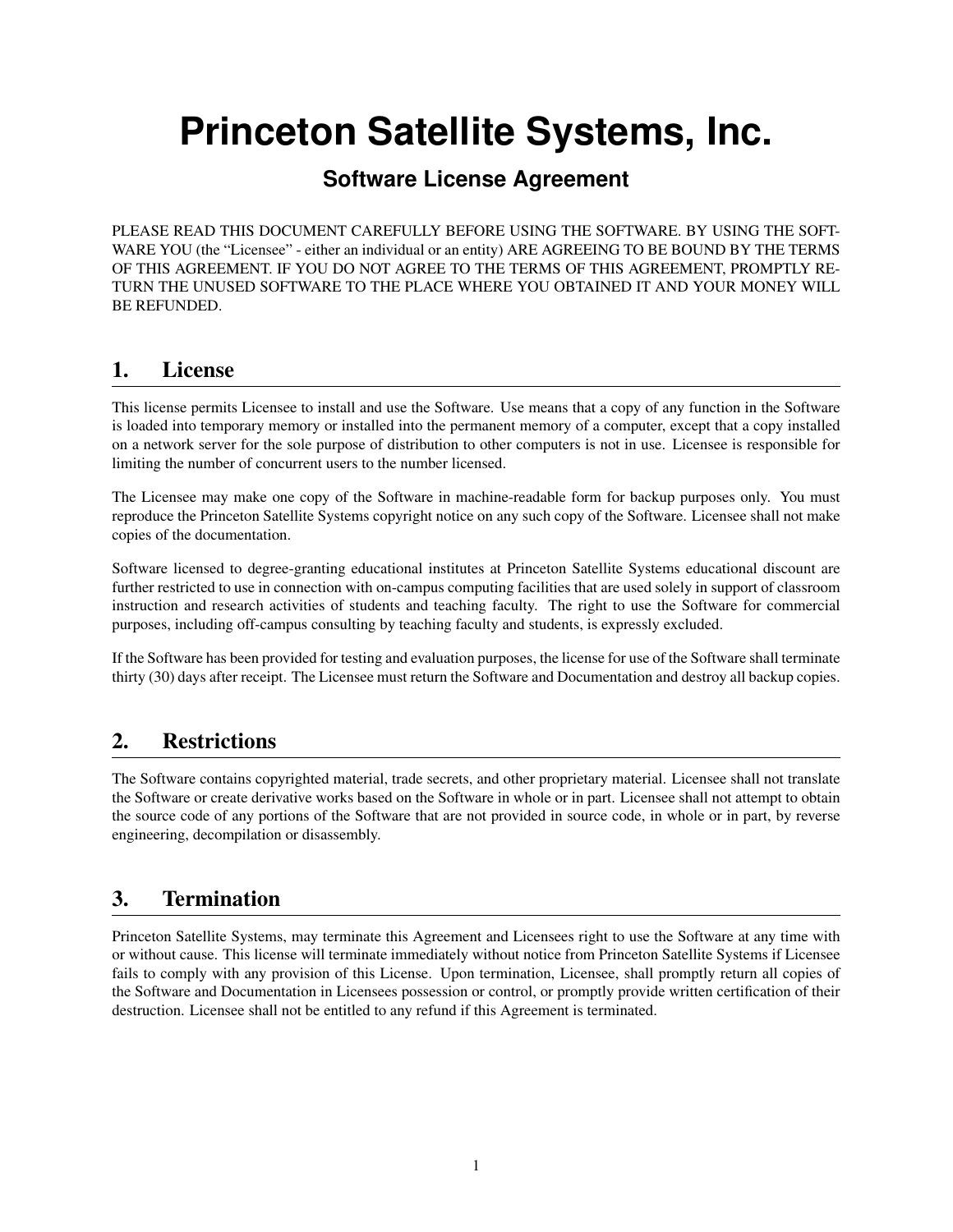#### 4. Technical Support

This license grants Licensee 90 days of Telephone Technical Support and 1 year of Email Technical Support for the Software and Documentation. Additional support maybe be granted at the discretion of Princeton Satellite Systems. Renewal or extension of Technical Support may be purchased from Princeton Satellite Systems at the discretion of Princeton Satellite Systems.

This license does not grant Licensee any right, license, or interest in any improvements, modifications, enhancements, or updates to the Software and Documentation except where specified by Princeton Satellite Systems in writing.

#### 5. Export Law Assurances

Licensee agrees and certifies that neither the Software, nor any direct product thereof, will be exported outside of the country of purchase, except as authorized in advance by Princeton Satellite Systems in writing, and as permitted by the laws and regulations of the United States.

## 6. Government End Users

If this Software is acquired by or on behalf of a unit or agency of the United States Government, the following provisions apply:

(a) The Software and its documentation were developed at private expense, no part of them were developed with government funds, and no part of them are in the public domain.

(b) The Software is a trade secret of Princeton Satellite Systems for all purposes of the Freedom of Information Act.

(c) The Software is Restricted Computer Software as that term is defined in Clause 52.227-19 in the Federal Acquisition Regulations (FAR) and is Commercial Computer Software as that term is defined in Subpart 227.471 of the Department of Defense Federal Acquisition Regulation Supplement (DFARS) and in all respects is proprietary data belonging solely to Princeton Satellite Systems.

(i) For units of the Department of Defense (DoD) this Software is classified as Commercial Computer Software and the Government is acquiring only restricted rights in the Software and its documentation as that term is defined in Clause 252.227-7013 (c) (1) of the DFARS, and

(ii) if the Software is supplied to any unit or agency of the United States Government other than DoD, the Governments rights in the Software, and its documentation will be as defined in Clause 52.227-19 (c) (2) of the FAR or, in the case of NASA, in Clause 18-52.227-86(d) of the NASA Supplement to the FAR.

# 7. RESTRICTED RIGHTS LEGEND

Use, duplication, or disclosure by the Government is subject to restrictions as set forth in subparagraph (c) (1) (ii) of the Rights in Technical Data and Computer Software clause at DFARS 252.227- 7013. Manufacturer: Princeton Satellite Systems, Inc., 6 Market Street, Suite 926, Plainsboro, NJ 08536-2096.

## 8. Limited Warranty on Media

Princeton Satellite Systems warrants the media on which the Software is recorded to be free from defects in materials and workmanship under normal use for a period of ninety (90) days from the date of purchase as evidenced by a copy of the receipt. Princeton Satellite Systems entire liability and Licensees exclusive remedy will be replacement of the disk. THIS WARRANTY GIVES YOU SPECIFIC LEGAL RIGHTS, AND YOU MAY ALSO HAVE OTHER RIGHTS THAT VARY FROM STATE TO STATE.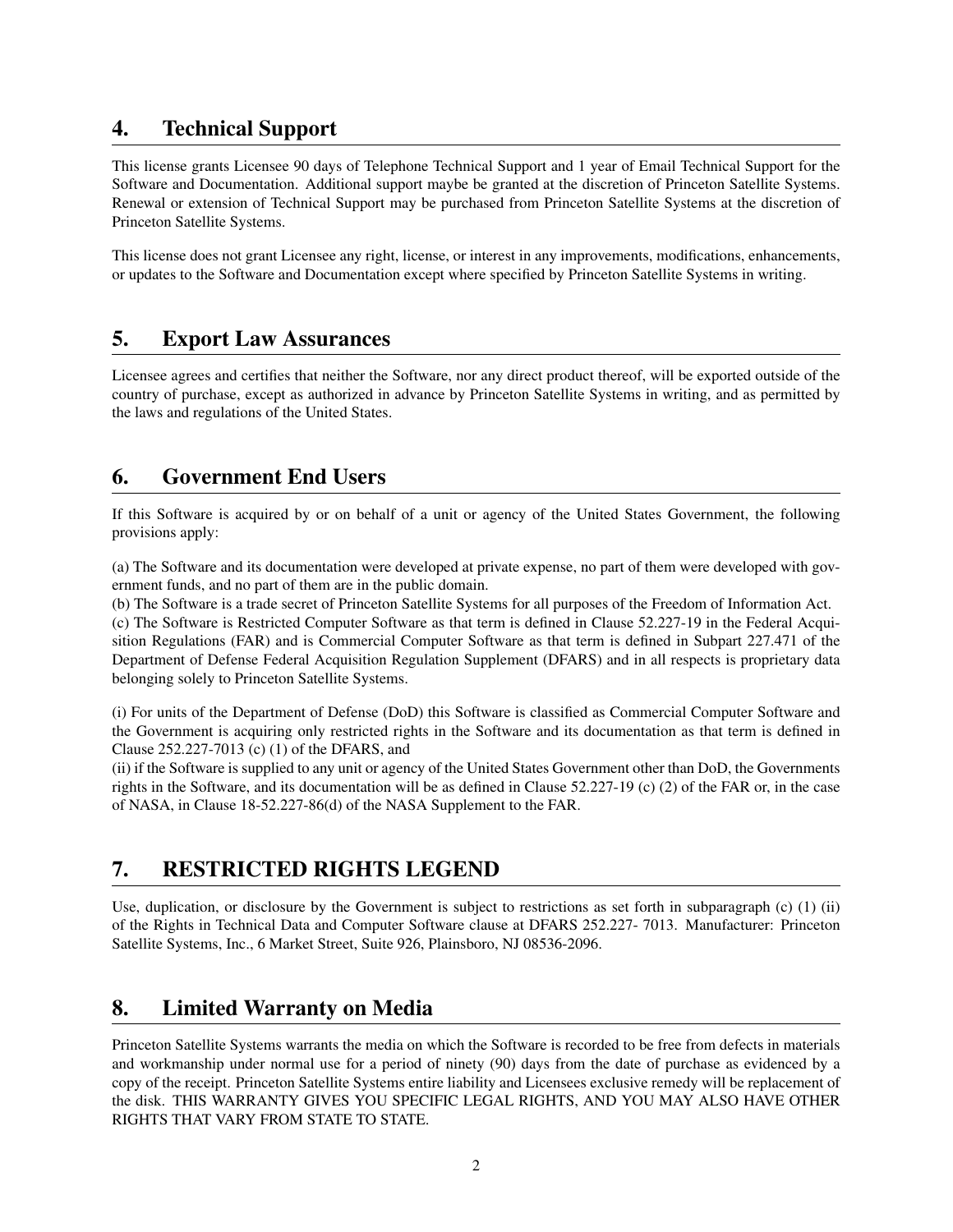## 9. Limitation of Liability

THIS SOFTWARE SHOULD NOT BE RELIED ON AS THE SOLE BASIS TO SOLVE A PROBLEM OR IMPLE-MENT A DESIGN WHOSE INCORRECT SOLUTION OR IMPLEMENTATION COULD RESULT IN INJURY TO A PERSON OR PROPERTY. IF THE SOFTWARE IS EMPLOYED IN SUCH A MANNER, IT IS AT THE LI-CENSEE'S OWN RISK AND PRINCETON SATELLITE SYSTEMS EXPLICITLY DISCLAIMS ALL LIABILITY FOR SUCH MISUSE TO THE EXTENT ALLOWED BY LAW.

UNDER NO CIRCUMSTANCES INCLUDING NEGLIGENCE, SHALL PRINCETON SATELLITE SYSTEMS BE LIABLE FOR ANY INCIDENTAL, SPECIAL OR CONSEQUENTIAL DAMAGES THAT RESULT FROM THE USE OR INABILITY TO USE THE SOFTWARE OR RELATED DOCUMENTATION, EVEN IF PRINCETON SATELLITE SYSTEMS OR AN AUTHORIZED REPRESENTATIVE OF PRINCETON SATELLITE SYSTEMS HAS BEEN ADVISED OF THE POSSIBILITY OF SUCH DAMAGES. SOME JURISDICTIONS DO NOT ALLOW THE LIMITATION OR EXCLUSIONS OF LIABILITY FOR INCIDENTAL OR CONSEQUENTIAL DAMAGES SO THE ABOVE LIMITATION OR EXCLUSION MAY NOT APPLY.

In no event shall Princeton Satellite Systems total liability to Licensee for all damages, losses, and causes of action (whether in contract, tort (including negligence) or otherwise) exceed the amount paid by Licensee for the Software.

## 10. Limited Warranty on Software

Princeton Satellite Systems warrants that for a period of ninety (90) days from delivery that the Software will conform in all material respects to the description of such Software's operation in the Documentation. In the event that Software does not operate as warranted, Licensee's exclusive remedy and Princeton Satellite Systems' sole liability under this warranty shall be the correction or workaround by Princeton Satellite Systems of major defects within a reasonable time. Should such correction or workaround be impractical, Princeton Satellite Systems may, at its option, terminate the relevant License and refund the initial License fee paid to Princeton Satellite Systems for such Software. All requests for warranty assistance should be directed to Princeton Satellite Systems, 6 Market Street, Suite 926, Plainsboro, NJ 08536-2096.

#### 11. Indemnification

a) Licensee shall promptly notify Princeton Satellite Systems of any claim that the Software infringes a patent, copyright, trade secret or any other right of a third party, and will fully cooperate with Princeton Satellite Systems in any defense of such a claim. Princeton Satellite Systems will defend Licensee to the extent that the Software is involved, provided Licensee promptly notifies Princeton Satellite Systems in writing of the claim or of any threatened or actual suit. However, in no event shall Princeton Satellite Systems' liability of Licensee for damages, costs or attorneys fees exceed the total amount paid by Licensee to Princeton Satellite Systems for the license granted hereunder.

b) Licensee shall defend, indemnify and hold Princeton Satellite Systems harmless from any and all damages, liabilities, costs and expenses (including but not limited to attorneys fees) incurred by Princeton Satellite Systems as a result of any judgment or proceed against Princeton Satellite Systems arising out of or connected in any manner with the distribution or use of the Software, except for the rights defined above, provided that Princeton Satellite Systems, notifies Licensee of any such claim or proceeding in writing and tenders to Licensee the opportunity to defend or settle such claim or proceedings at its expense and cooperates with Licensee in defending or settling such claim or proceeding.

## 12. Severability

Should any part or provision of this License be held unenforceable or in conflict with the law of any jurisdiction, the validity of the remaining parts or provisions shall not be affected by such holding.